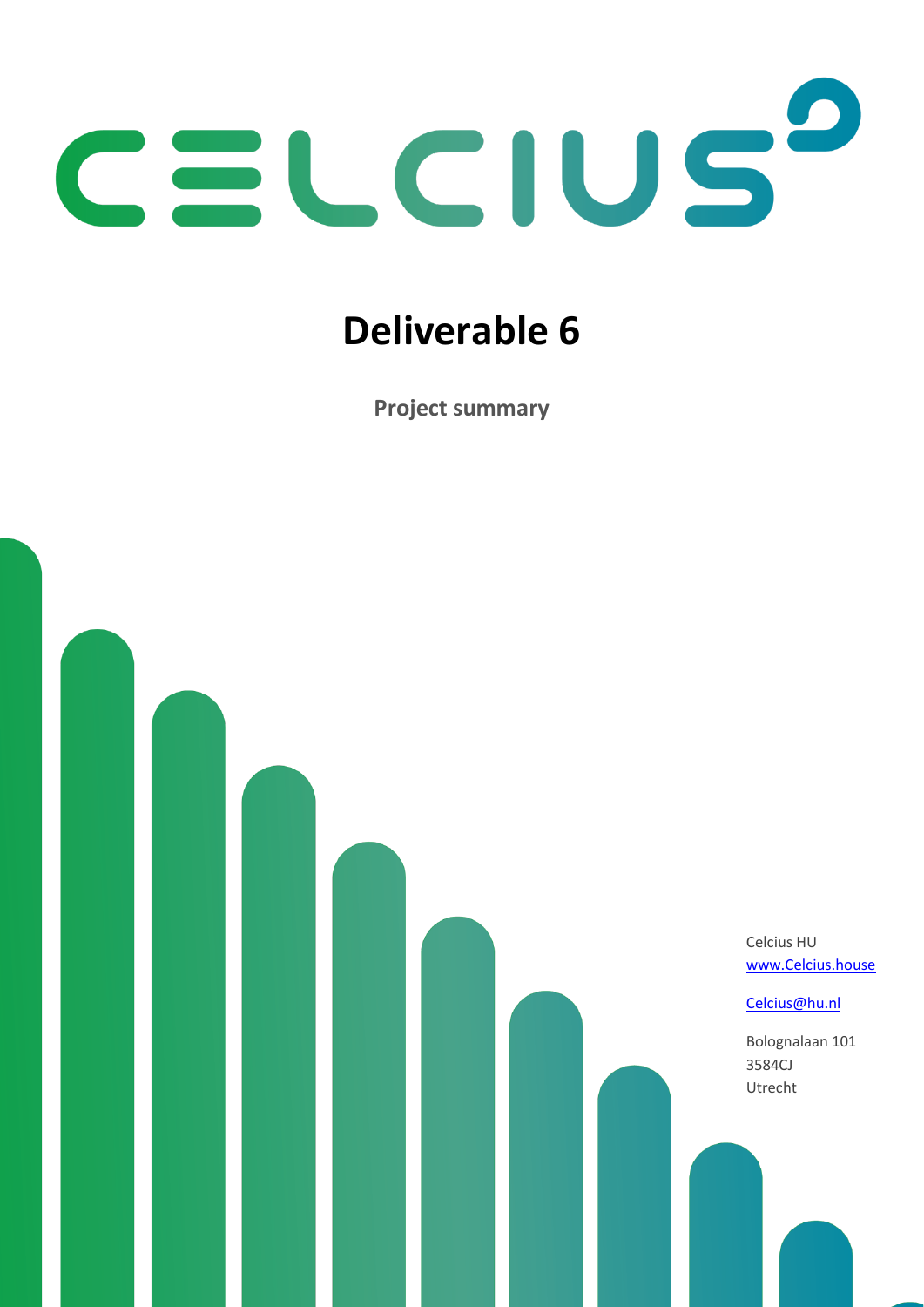

### **Preface**

Right now, the housing sector in the Netherlands is experiencing pressure. The growing population makes it difficult to find a home, especially for young people. We are young, innovative and environmentally aware people, thirsty for finding a long-term solution. That's why we're building a sustainable house within (financial) reach for everyone. In the entire lifecycle we reuse as much materials as possible, we store and reuse energy and rainwater. Our house is completely modular, and thus sizeable from a starters version up to a five-story building. Everything comes together with Celcius.

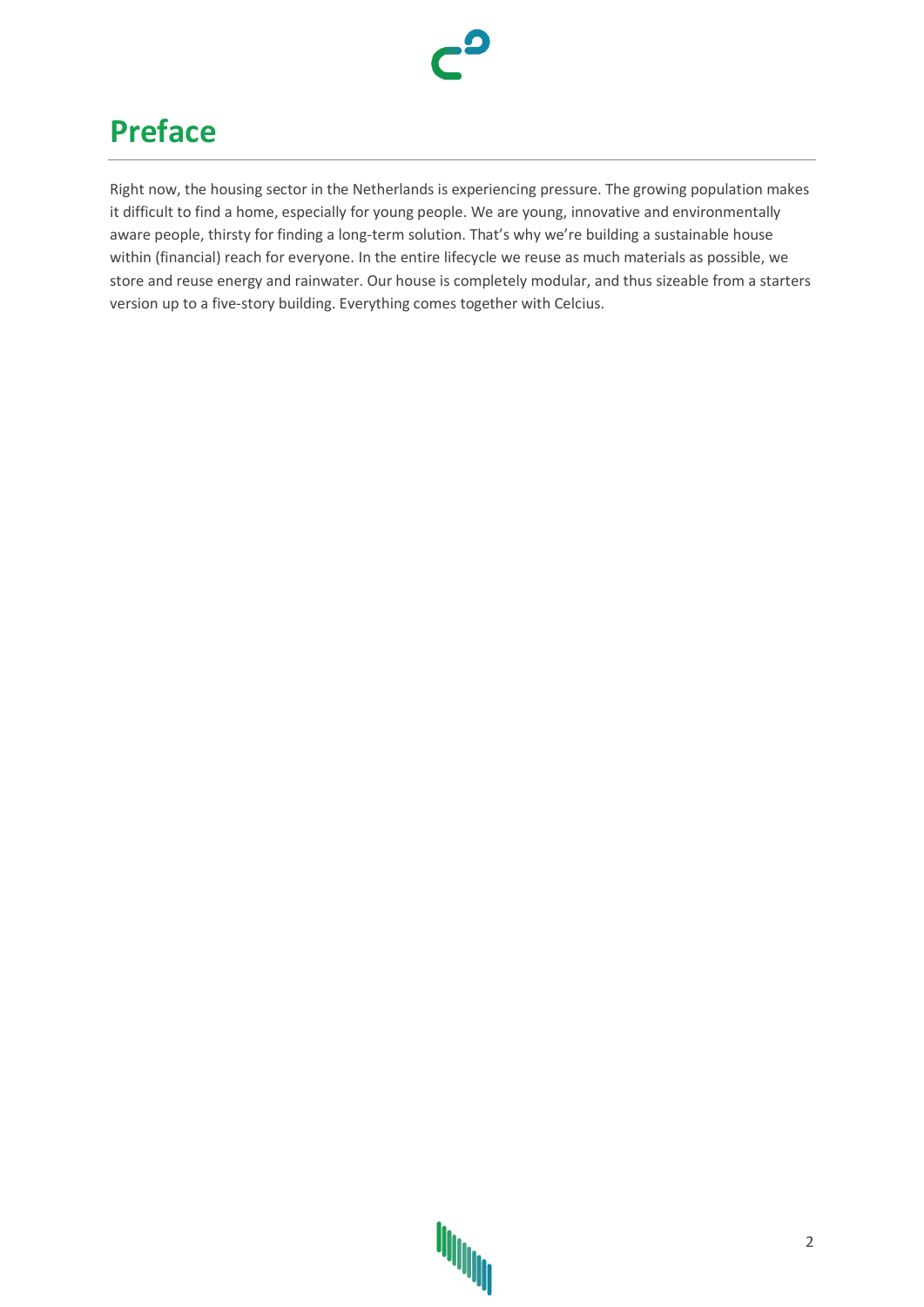### **Index**

| $\mathbf{1}$   |     |  |  |  |
|----------------|-----|--|--|--|
|                | 1.1 |  |  |  |
|                | 1.2 |  |  |  |
|                | 1.3 |  |  |  |
| $\overline{2}$ |     |  |  |  |
|                | 2.1 |  |  |  |
|                | 2.2 |  |  |  |
|                | 2.3 |  |  |  |
| 3              |     |  |  |  |
|                | 3.1 |  |  |  |
|                | 3.2 |  |  |  |
|                | 3.3 |  |  |  |
|                | 3.4 |  |  |  |
| 4              |     |  |  |  |
|                | 4.1 |  |  |  |
|                | 4.2 |  |  |  |
| 5              |     |  |  |  |
|                |     |  |  |  |
| 6              |     |  |  |  |

 $c^{\mathbf{0}}$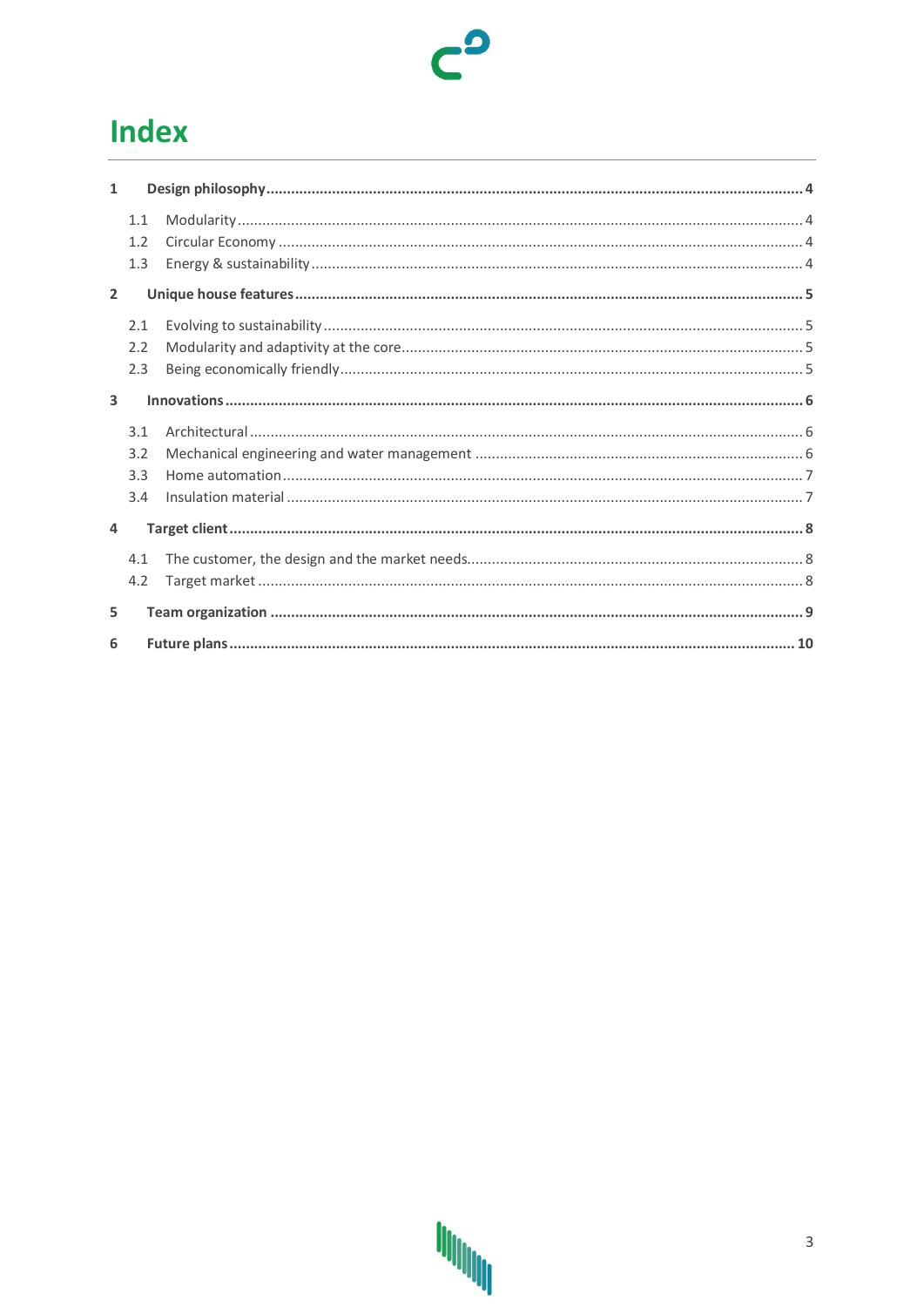### <span id="page-3-0"></span>**1 Design philosophy**

### <span id="page-3-1"></span>1.1 Modularity

The philosophy that has been the base for our entire concept is the modular approach. By incorporating a modular approach into our way of thinking we have changed our design process radically. We have been aiming towards simplifying the building elements to create a standardized building method that shocks the building industry because it is unlike anything it has ever seen. Our concept is like Lego, this toy consists of standardized blocks which, when combined, make up all sorts of buildings. The same goes for our concept. The core of our house consists of a wooden frame to which all of the Lego like wall and floor panels will be attached. Add-ons such as a finish are considered separately so the resident can personalize the house to their needs and preferences. The benefits deriving from a modular way of building and thinking are almost endless: adding rooms, enlarging rooms, downsizing, upgrading, relocating. In a traditional constructed building, these processes are either highly cost intensive, time intensive or impossible. With a Celcius house all of this can be easily done without complicated building processes.

### <span id="page-3-2"></span>1.2 Circular Economy

Our concept is based on the principles of the circular economy. We are aiming towards a building concept that has the lowest environmental footprint as possible. We are doing this by creating a building method that is a closed loop in which raw materials are reused without losing their value. The concept focuses on reusing materials instead of the current take, make and dispose economy.

Since the house is modular, all elements can be easily detached from the house. That way elements won't get damaged by disassembly so they can be reused while keeping their highest value. All material choices have been made with the impact it has on the circularity and modularity in mind.

### <span id="page-3-3"></span>1.3 Energy & sustainability

The Trias Energetica is a model that acts as a guide when pursuing energy sustainability in the building sector, it is developed by the Delft University of Technology. This model makes clear that energy savings come first in our journey to a environmental friendly building. Only when a building has been designed to minimize energy loss, there should be a switch in focus to renewable energy solutions instead of fossil fuels. Lastly when there is no other possibility, fossil fuels should be used and produced as efficiently as possible. When designing our house we started with the first step of The Trias Energetica by insulating the house in a way that there is a minimal energy loss. Which means we need to generate less energy. The house doesn't use any fossil fuels so all of the energy it uses has to be generated by the house it self.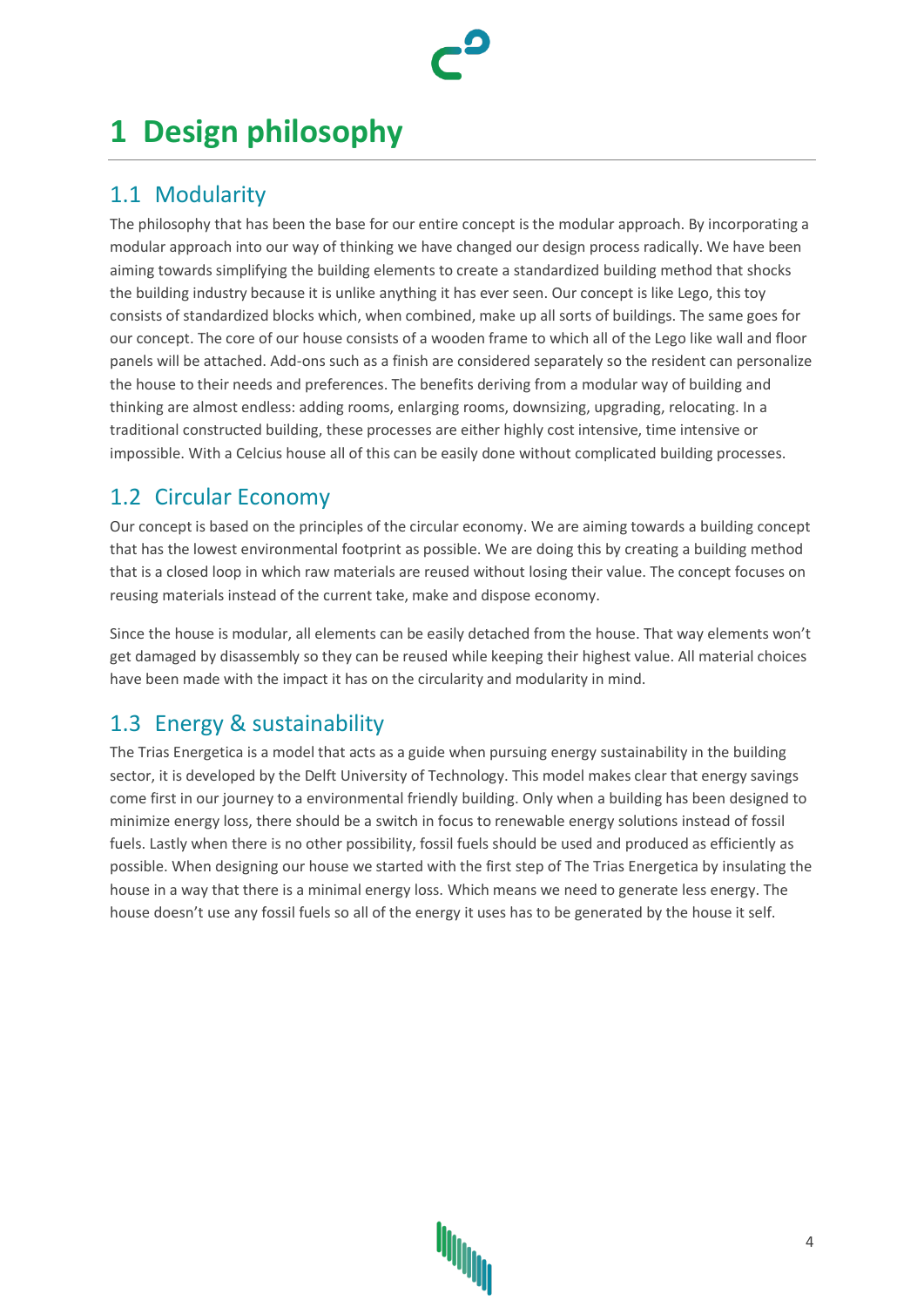## <span id="page-4-0"></span>**2 Unique house features**

Every ambition starts with a challenge that we pose ourselves. Because of the critic point the housing market has reached in The Netherlands, we had to come up with an idea that can solve the problems of each and one of the people in our target group. So, we made a sustainable, life-lasting home within (financial) reach for everyone.

### <span id="page-4-1"></span>2.1 Evolving to sustainability

We believe that the only way to become a sustainable community is through evolution. That is not a quick or easy process, but we already see that happening in our approach to the design of our house. We build the frame, floor-, ceiling- and wall-panels out of wood, which not only makes you happier than other types of materials but can also be produced in a sustainable way. We insulate those panels with organic materials that are chemically hardened so that we can become part of a circular economy. The way energy from the solar panels is stored inside a battery makes the house self-sufficient for three days in case of power outage and we strive to make it neutral on the network capacity in normal situations. You can choose to incorporate an air-water heat pump that can keep the temperature stable, and you can choose to collect rainwater to use for the shower, toilet, your coffee machine or the garden. You can also have a smart system installed that regulates power usage on its own and prevents spoiling power. You can even add a vertical garden to your facade to make it attractive for bees and other insects. Or you can have all of those features.

#### <span id="page-4-2"></span>2.2 Modularity and adaptivity at the core

Because we know that evolution is a long and sometimes tedious process, we designed the house to be modular, and thus adaptive to your specific life needs. By standardizing the production process of the structural elements and designing our own screw-less fastening system we make our home into something like a LEGO set for adults. After building the house, which can be done in less than 6 weeks, it can grow and shrink in size without the need to have the expansion engineered by a building company. And the fact that every component and system is removable and interchangeable, every room scalable and every pipeline movable makes that our target client can start living in a relatively simple version of the home, only to upgrade it later in life. Adding a new room, a whole new story or removing it is easily achievable. When you don't need the room anymore, you can even trade it with another Celcius-home owner. This is not only reinforcing the circular aspect of the house but is also making it a life-lasting living opportunity.

### <span id="page-4-3"></span>2.3 Being economically friendly

The modularity of our concept makes our design adaptable to the life needs of the dweller. We also want to make it as easy as possible for our potential customer to literally configure their own house. That's why we're currently researching the housing market to discover what our target groups' needs and wishes are. Our goal is to have different standardized modules of the Celcius house ready to be loaded in a configurator app or website. This tool allows a potential customer to build their own house out of these modules and directly see what it's going to cost them. The fact that the house can be easily up- or downgraded over time in its systems and its rooms enables the house to go hand in hand with the needs and situation of the dweller.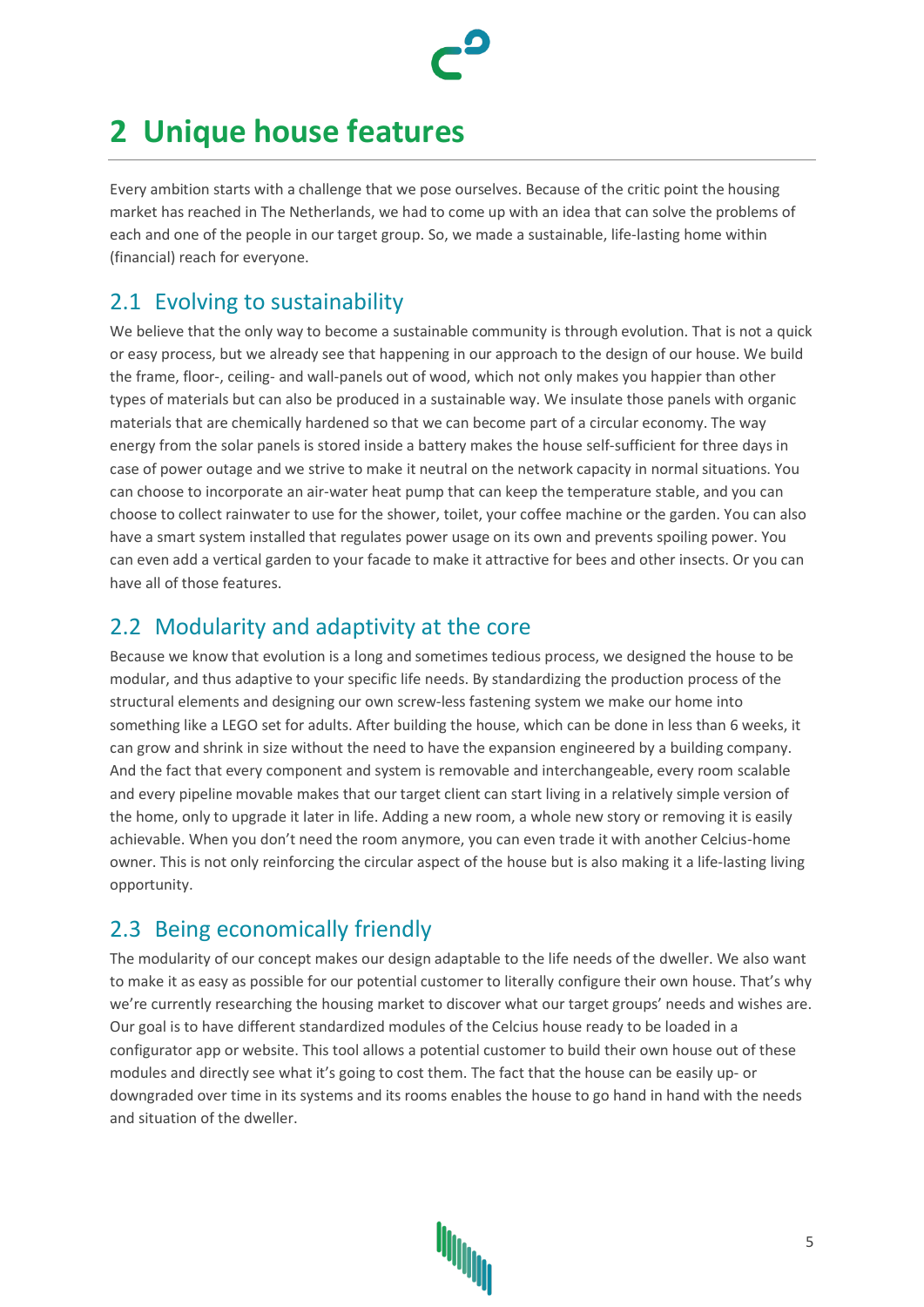

### <span id="page-5-0"></span>**3 Innovations**

To create a house which is sustainable, modular, life-lasting and also scalable we need to be innovative on many different disciplines. Every product that has been incorporated in our design is carefully researched and valued. We have been engineering with our core values in the back of our minds. So with every new decision we have been asking ourselves over and over again if these drawings represent our vision. And when the answer is 'no', we are re-engineering until the drawings represent our vision.

### <span id="page-5-1"></span>3.1 Architectural

To make our house as sustainable as possible our goal to is not only use materials that can be reused by recycling but to design our house in such a way that all materials can be reused without the need of recycling.

Our structural frame is a great example of the modularity and circularity because the wooden beams are connected without screws but with steel connectors that are hold together with pins that are hammered into them. After the pins are taken out, the beams can be reused in the same way without the need of recycling or put time/energy in the material to be able to reuse it.

To connect facade panels, floor panels and roof traditionally, this is done by using screws to hold them in place. Here we encountered a problem, we didn't want to drill or screw into our wooden beams because after multiple disassembly's this would make the wooden beam not reusable. To tackle this problem we have looked into many products on the market but we didn't find any solution to our problem. So we decided to engineer our own solution where we were inspired by a THQ-beam and the way cars are assembled.

As a result we came up with a bracket which slides over the wooden beam so it becomes a THQ shaped bearing beam. With this solution we were able to place our façade panels on one side of the bracket and a floor or roof panel on the other side, without damaging our construction. We then engineered holes which make it possible to align every panel on the correct position and then bolt it all together. By assembling our house this way the structural frame and panels can be reused without the need of recycling.

### <span id="page-5-2"></span>3.2 Mechanical engineering and water management

To limit our energy usage we have engineered a very efficient low temperature heating system. This system uses the newest convection radiator to transfer heating and cooling throughout the house. Because of our efficient design and placement of our radiators we are able to create a optimal air flow circulation which lowers our energy usage drastically.

For our HVAC system we use a state of the art all-in one module that includes a hyper efficient heatpump with a SCOP of 5,3 while only producing 40 Db of sound, it also recovers heat from our outgoing air to our incoming air. Our system is able operate in extreme conditions. It can maintain an inside temperature of 20 °C while outside temperatures vary from -10 °C up to 45 °C. The system is fully integrated into our house without the need of an outside module. The entire module is able to maintain energy demands when the house expands and therefore futureproof.

In order to use water as efficient as possible we have integrated a revolutionary shower which filters and reuses the water from its drain. By using this technology we are able to decrease the water usage of the showerhead to 1,5 liter per minute. Combined with our efficient piping design to decrease the water travel distance we keep our water usage as low as possible.

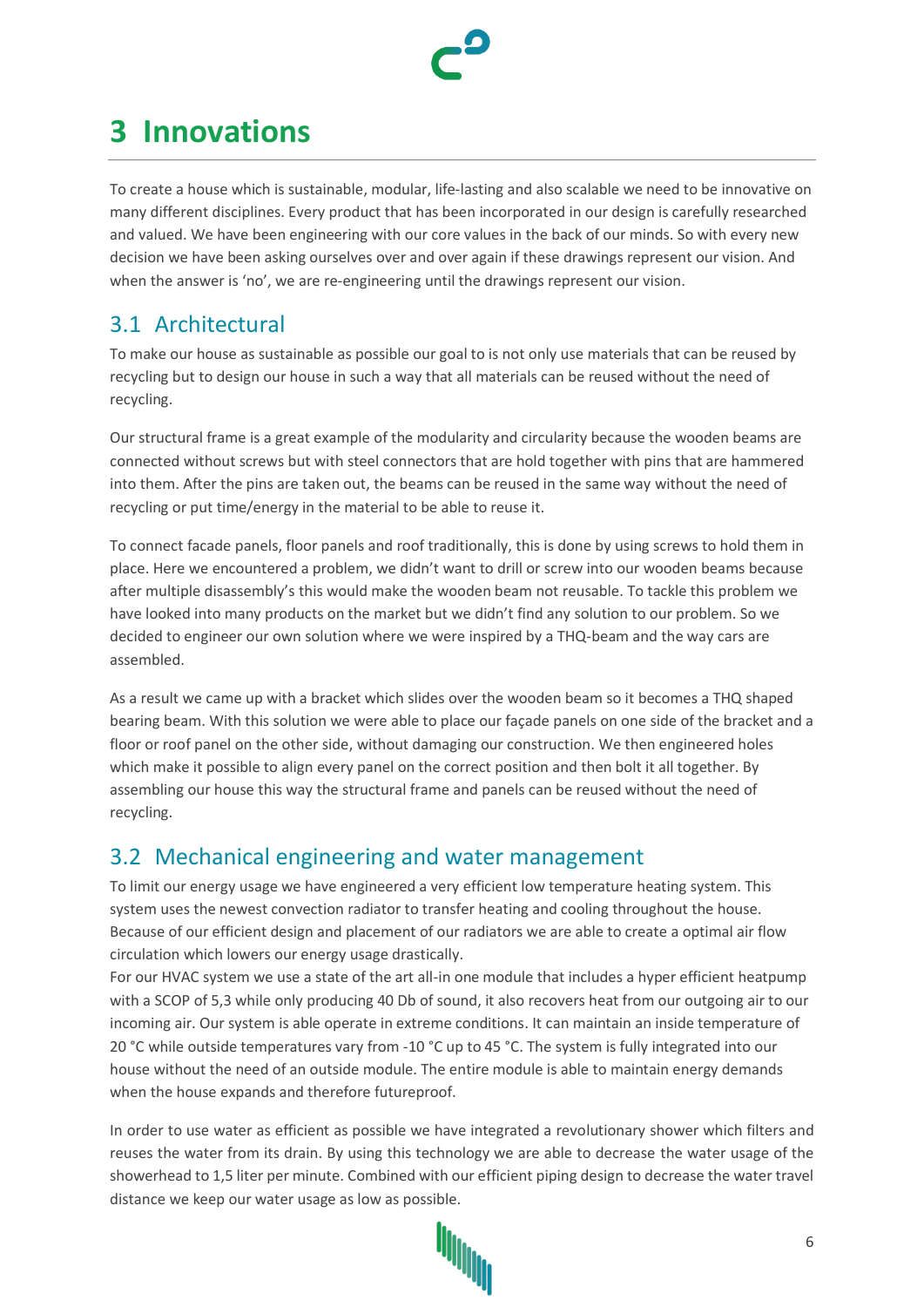

### <span id="page-6-0"></span>3.3 Home automation

It began with the first smartphone, a small device which should make our lives much easier. Nowadays almost every electric product on the market can be "smart" like your phone, but all those products are designed on a different platform and we need to install a lot of different apps for each brand. Wouldn't it be much easier if we had one app to communicate with all those devices in our home? Well that is what our home automation team is doing, it might not be as visible as all the other innovations but it will definitely be a lot more straightforward to combine all of the "smart" devices into one smoothly running system. This also gives us the benefit to collect data which can be used to do research to further improve our concept and it will enable the house to adapt to the behaviors of the dwellers.

#### <span id="page-6-1"></span>3.4 Insulation material

Another large innovation that is incorporated into our concept is the material that is used to insulate the walls. Our house will be the first house that is built using this material. What's so special about this material is the fact that it is made out of organic waste. Instead of throwing away this organic material, it is used to create a mycelium that performs as well as mineral wool insulation materials. Which manufacturing processes can be largely energy intensive creating an enormous strain on the environment. The mycelium used in our walls can be manufactured without any additional energy since it is formed by biochemical processes which don't require anything but air. A fluid is placed inside the wall panels, after curing a solid material remains that is made entirely out of bio-based materials.

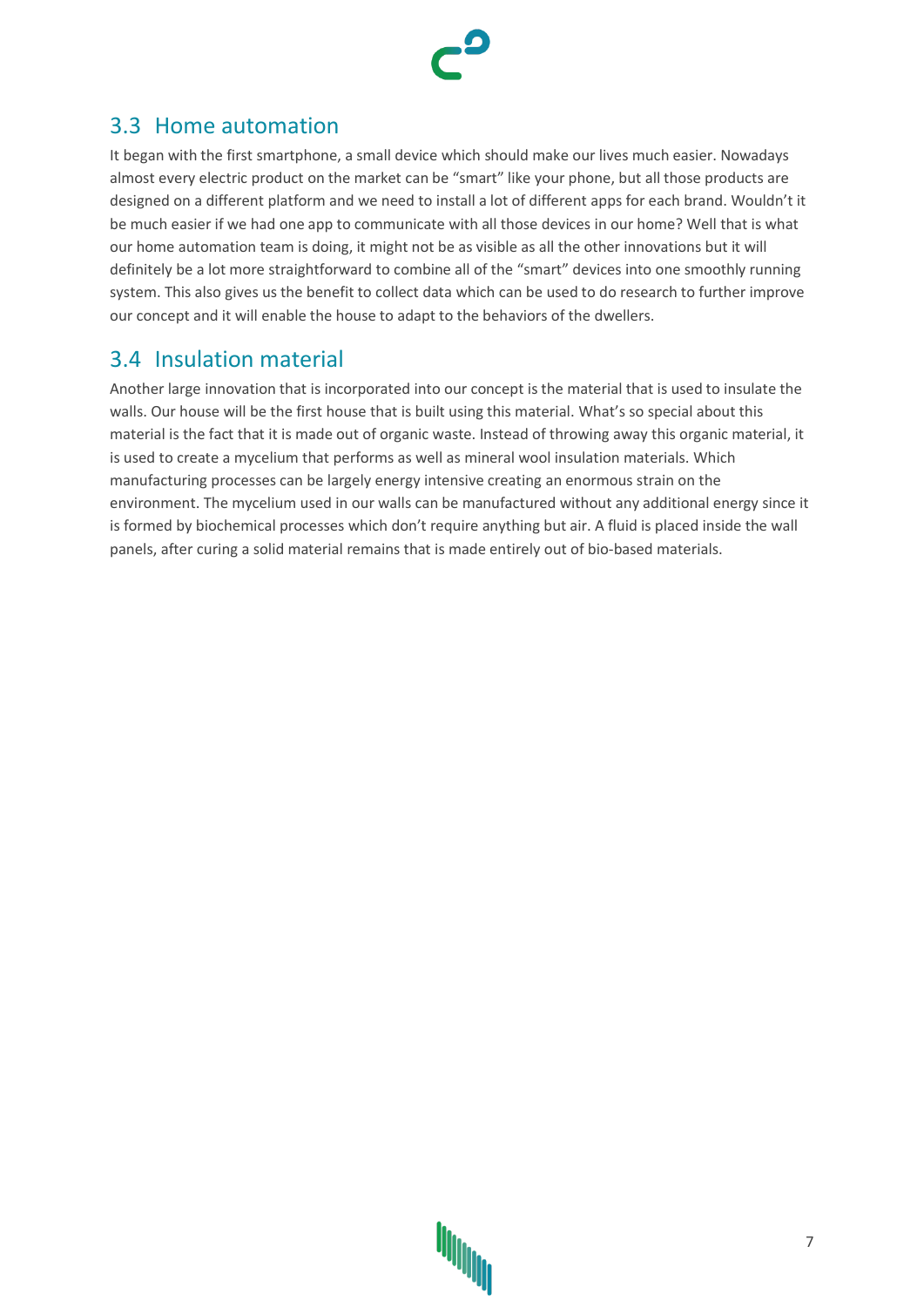## <span id="page-7-0"></span>**4 Target client**

#### <span id="page-7-1"></span>4.1 The customer, the design and the market needs

The target customer is actually not one customer, but two, a 25-35-year-old (Vries, 2016) couple who want to buy their first home. This is a large group in the Netherlands, but there aren't a lot of houses available on the market. (Vrieselaar, 2019). The market is at its peak in price and therefore buying your first house is extremely difficult.

The couple wants to be able to personalize a house, so that the house will feel 'of their own' and will become their home. Furthermore, the target group has been triggered by sustainable living and they consider circularity, modularity and self-sufficiency important. Those four aspects are offered by the Celcius house.

### <span id="page-7-2"></span>4.2 Target market

The distinctive character of the Celcius house compared to the competitors in the Dutch housing market is its combination of circularity, modularity and affordability. This makes the Celcius house a unique concept.

The house is circular because the elements can be used in other houses. So, reuse of elements is possible. Furthermore, an insulation material is used that consists of residual material from the food industry. By using standardized measures, the elements can be exchanged, and modularity is achieved. The elements are fixed to steel profiles, so the connection can be completely disassembled again. So only detachable connections are used.

The distinctive character with modularity and affordability is therefore the ultimate combination for the market and the costumer Celcius wants to serve. But also, the combination of modularity and affordability combined with self-sufficiency and circularity is extremely important for the target market but is therefore more expensive.

The couple thinks it is important that no energy is lost. They want to generate the energy themselves to ensure that it is sustainable energy. Sustainability is also important to the couple because the world is getting worse due to global CO2 emissions. They want to do their part to reduce emissions. Reducing those emissions starts with changing your daily habits and therefore with your home.

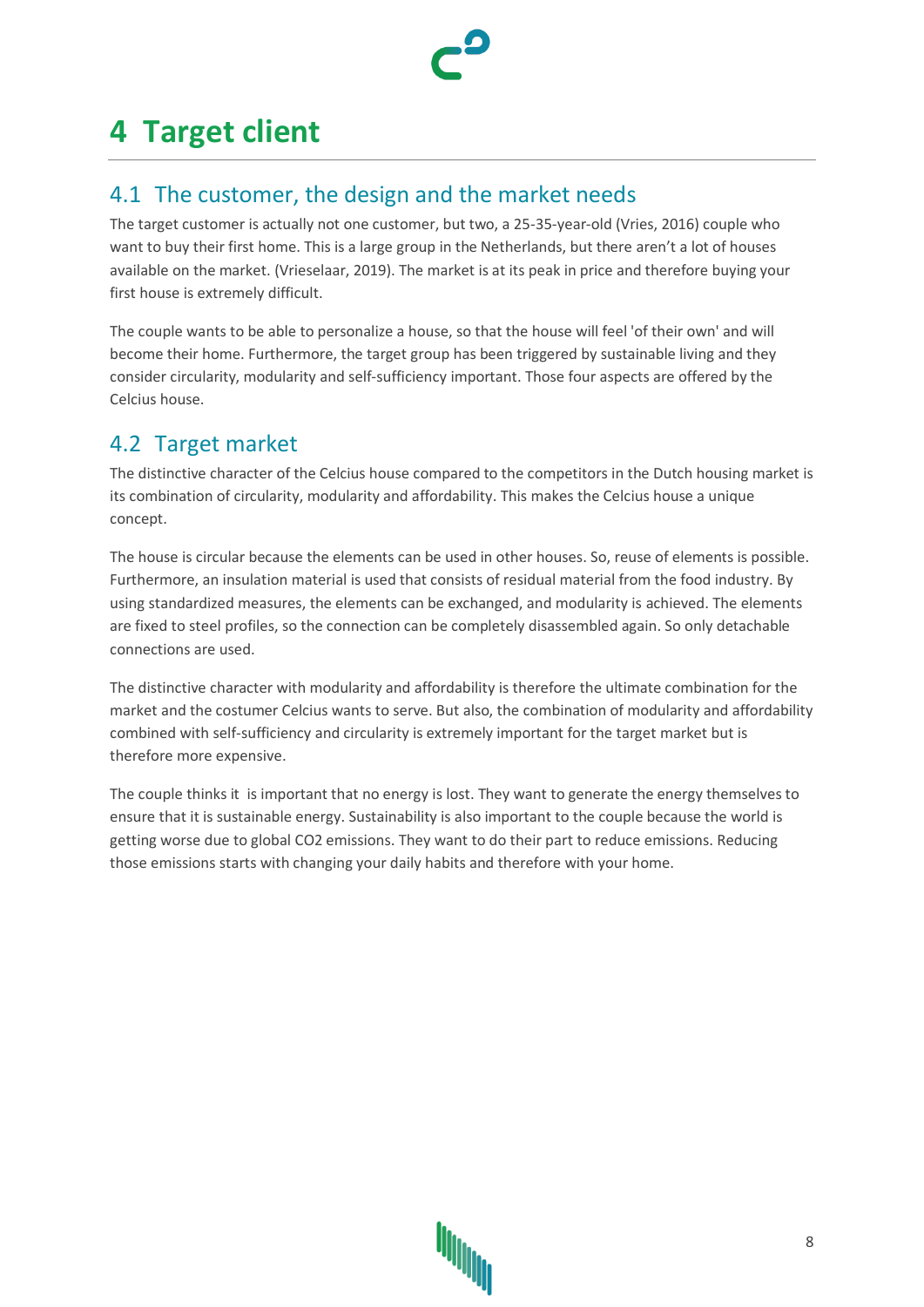# <span id="page-8-0"></span>**5 Team organization**

| <b>Name</b>             | <b>Email address</b>           |
|-------------------------|--------------------------------|
| <b>Arnoud Draijer</b>   | arnoud.draijer@hotmail.com     |
| Sarah Hasselman         | Sarah.hasselman@hotmail.nl     |
| Jelle van Rossum        | jjvanr@xs4all.nl               |
| Huib van Balom          | huib.vanbalkom@student.hu.nl   |
| Lorenzo Gentili         | Lorenzo.g@me.com               |
| <b>Tim Harte</b>        | tim.harte1997@gmail.com        |
| Rutger Kroeze           | rutgerkroeze@hotmail.nl        |
| Mike Zuydendorp         | mike.zuydendorp@student.hu.nl  |
| <b>Rens Morsink</b>     | rensmorsink1@gmail.com         |
| Mike Steenkamer         | mike.steenkamer@student.hu.nl  |
| Linda Huisman           | linda.huisman@student.hu.nl    |
| Rowin van Schaik        | rowin.vanschaik@student.hu.nl  |
| Lucas Bijvoet           | lucas.bijvoet@gmail.com        |
| Marnix Laumen           | marnix.laumen@student.hu.nl    |
| Andy Huynh              | andy.huyn@student.hu.nl        |
| <b>Bram Vissers</b>     | vissers1998@outlook.com        |
| Erwin Koelewijn         | erwin-koelewijn@hotmail.com    |
| <b>Bart Duister</b>     | bartduister@hotmail.com        |
| Pim Bassie              | Pim.bassie@solcon.nl           |
| Sam van Amsterdam       | sam.vanamsterdam@student.hu.nl |
| Ole Agterberg           | oleagterberg@gmail.com         |
| <b>Wessel Henkes</b>    | wessel.henkes@student.hu.nl    |
| Gigi Bikker             | gigi-bikker@hotmailcom         |
| Roel Gremmen            | roelgremmen@live.nl            |
| Martijn Bosch           | mathijs.bosch@gmail.com        |
| Nidal Abdallah          | nid.abdallah1@gmail.com        |
| Gijs Weber              |                                |
| Janneke Hamers          | jannekehamers10@hotmail.com    |
| <b>Florentine Luken</b> | florentineluken@hotmail.com    |
| <b>Sigrid Broeders</b>  | sigridbroeders@hotmail.com     |
| Joey MBO                | $\overline{a}$                 |
| Anas MBO                |                                |
| Rodrick MBO             |                                |
| Selina Hetem            | selinahetem@hotmail.com        |
| Niels Glerum            | Niels@beyoubusiness.nl         |

 $c^{\mathbf{0}}$